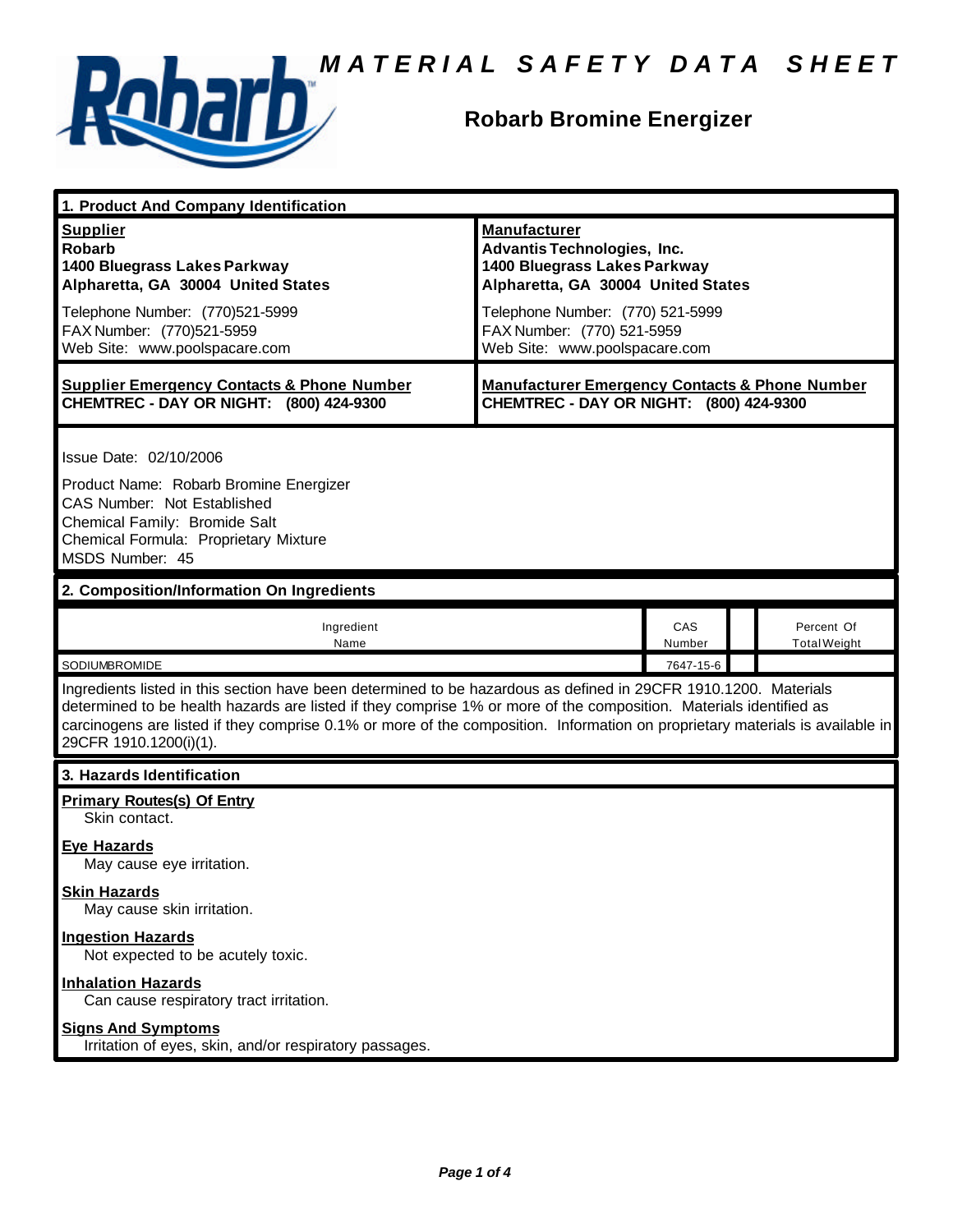# **Robarb Bromine Energizer**

| <b>First Aid (Pictograms)</b>                                                                                                                                                                               |
|-------------------------------------------------------------------------------------------------------------------------------------------------------------------------------------------------------------|
|                                                                                                                                                                                                             |
| 4. First Aid Measures                                                                                                                                                                                       |
| <u>Eye</u><br>In case of contact, hold eyelids apart and immediately flush eyes with plenty of water for at least 15 minutes. Get<br>medical attention immediately.                                         |
| <u>Skin</u><br>In case of contact, immediately flush skin with soap and plenty of water.                                                                                                                    |
| <u>Ingestion</u><br>Drink large amounts of water. Contact a physician or poison control.                                                                                                                    |
| <u>Inhalation</u><br>If inhaled, remove to fresh air.                                                                                                                                                       |
| <b>Fire Fighting (Pictograms)</b>                                                                                                                                                                           |
| 5. Fire Fighting Measures                                                                                                                                                                                   |
| Flash Point: n/a °F                                                                                                                                                                                         |
| <b>Extinguishing Media</b><br>Use the appropriate extinguishing media for the surrounding fire.                                                                                                             |
| <b>Fire Fighting Instructions</b><br>Firefighters should wear self-contained breathing apparatus and full protective gear.                                                                                  |
| 6. Accidental Release Measures                                                                                                                                                                              |
| Clean up spill immediately. Contain and/or absorb spill with inert material (e.g. sand, vermiculite). Flush spill area with<br>water. Use appropriate containers to avoid environmental contamination.      |
| 7. Handling And Storage                                                                                                                                                                                     |
| <b>Handling Precautions</b><br>Do not get in eyes or on skin.                                                                                                                                               |
| <b>Storage Precautions</b><br>Do not reuse container. Store in a cool dry place. Store away from strong acids, oxidizing agents, bromine trifluoride<br>and salts of heavy metals. Keep away from children. |
| <u>Work/Hygienic Practices</u><br>Use safe chemical handling procedures suitable for the hazards presented by this material.                                                                                |
| <b>Protective Clothing (Pictograms)</b>                                                                                                                                                                     |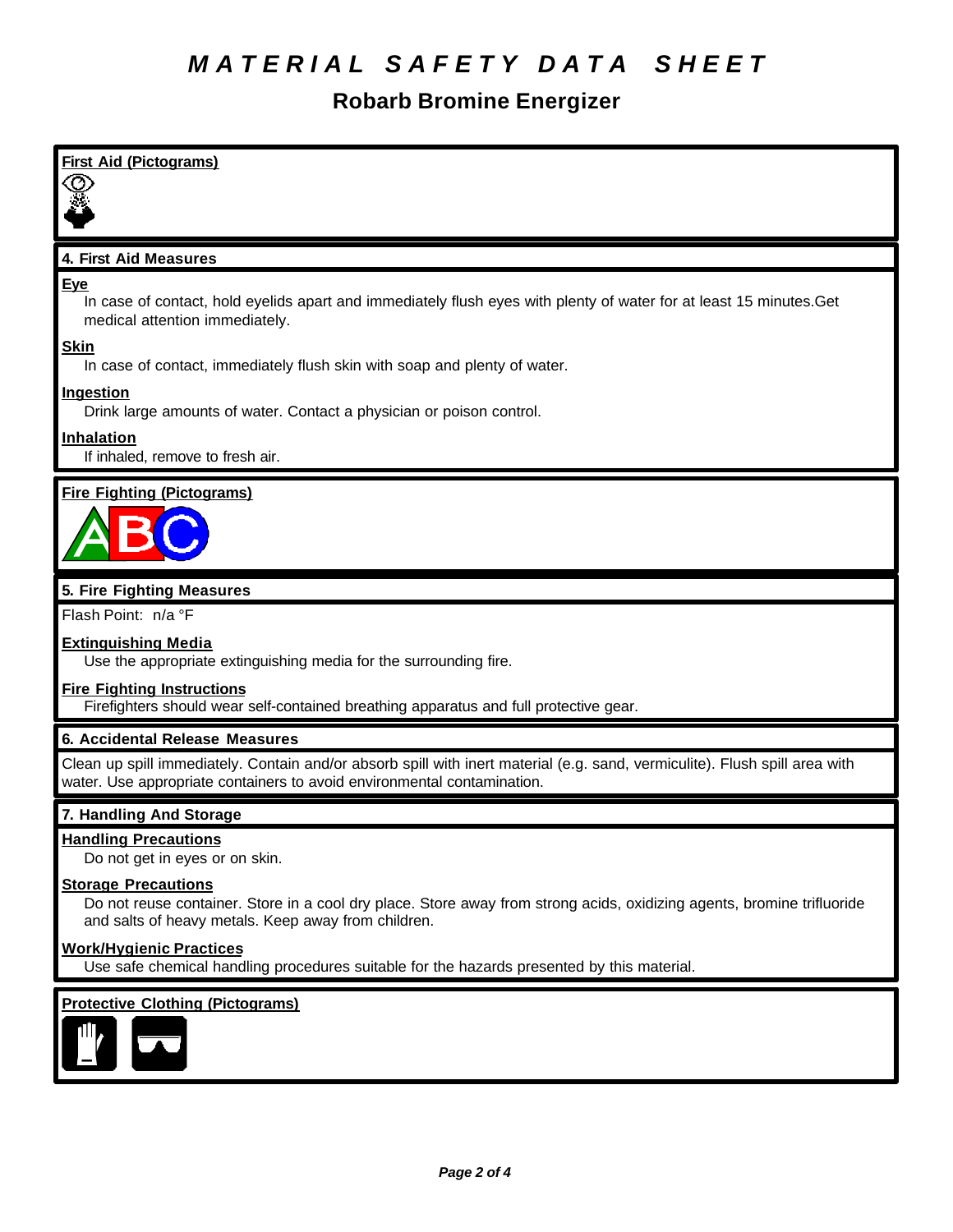# **Robarb Bromine Energizer**

| 8. Exposure Controls/Personal Protection                                                                                                                                                                                                                                                     |
|----------------------------------------------------------------------------------------------------------------------------------------------------------------------------------------------------------------------------------------------------------------------------------------------|
| <b>Engineering Controls</b><br>Local exhaust acceptable. Special exhaust not required                                                                                                                                                                                                        |
| <b>Eye/Face Protection</b><br>Safety glasses with side shields or goggles.                                                                                                                                                                                                                   |
| <b>Skin Protection</b><br>Chemical-resistant gloves.                                                                                                                                                                                                                                         |
| <b>Respiratory Protection</b><br>General room ventilation is normally adequate.                                                                                                                                                                                                              |
| 9. Physical And Chemical Properties                                                                                                                                                                                                                                                          |
| <b>Appearance</b><br>White crystalline solid                                                                                                                                                                                                                                                 |
| Odor<br>None                                                                                                                                                                                                                                                                                 |
| Chemical Type: Mixture<br>Physical State: Solid<br>Melting Point: 755 °C<br>Boiling Point: 1390 °C<br>Specific Gravity: 3.21<br>Molecular Weight: NOT DETERMINED<br>Percent Volitales: NOT DETERMINED<br>Vapor Pressure: 1mm hg @ 806C<br>Solubility: 95g/100g @25C<br>Evaporation Rate: n/a |
| 10. Stability And Reactivity                                                                                                                                                                                                                                                                 |
| Stability: STABLE<br>Hazardous Polymerization: WILL NOT OCCUR                                                                                                                                                                                                                                |
| <b>Incompatible Materials</b><br>Acids, oxidizers, bromine triflouride and salts of heavy metals                                                                                                                                                                                             |
| <b>Hazardous Decomposition Products</b><br>Bromine gas                                                                                                                                                                                                                                       |
| 11. Toxicological Information                                                                                                                                                                                                                                                                |
| <b>Skin Effects</b><br>Dermal LD50 (Rabbit) >2g/kg                                                                                                                                                                                                                                           |
| <b>Acute Oral Effects</b><br>LD50 mg/kg Rat $>=$ 4.2gr/kg                                                                                                                                                                                                                                    |
| 12. Ecological Information                                                                                                                                                                                                                                                                   |
| No Data Available                                                                                                                                                                                                                                                                            |
| 13. Disposal Considerations                                                                                                                                                                                                                                                                  |
| Refer to applicable local, state and federal regulations as well as industry standards.                                                                                                                                                                                                      |
| 14. Transport Information                                                                                                                                                                                                                                                                    |
| No Data Available                                                                                                                                                                                                                                                                            |